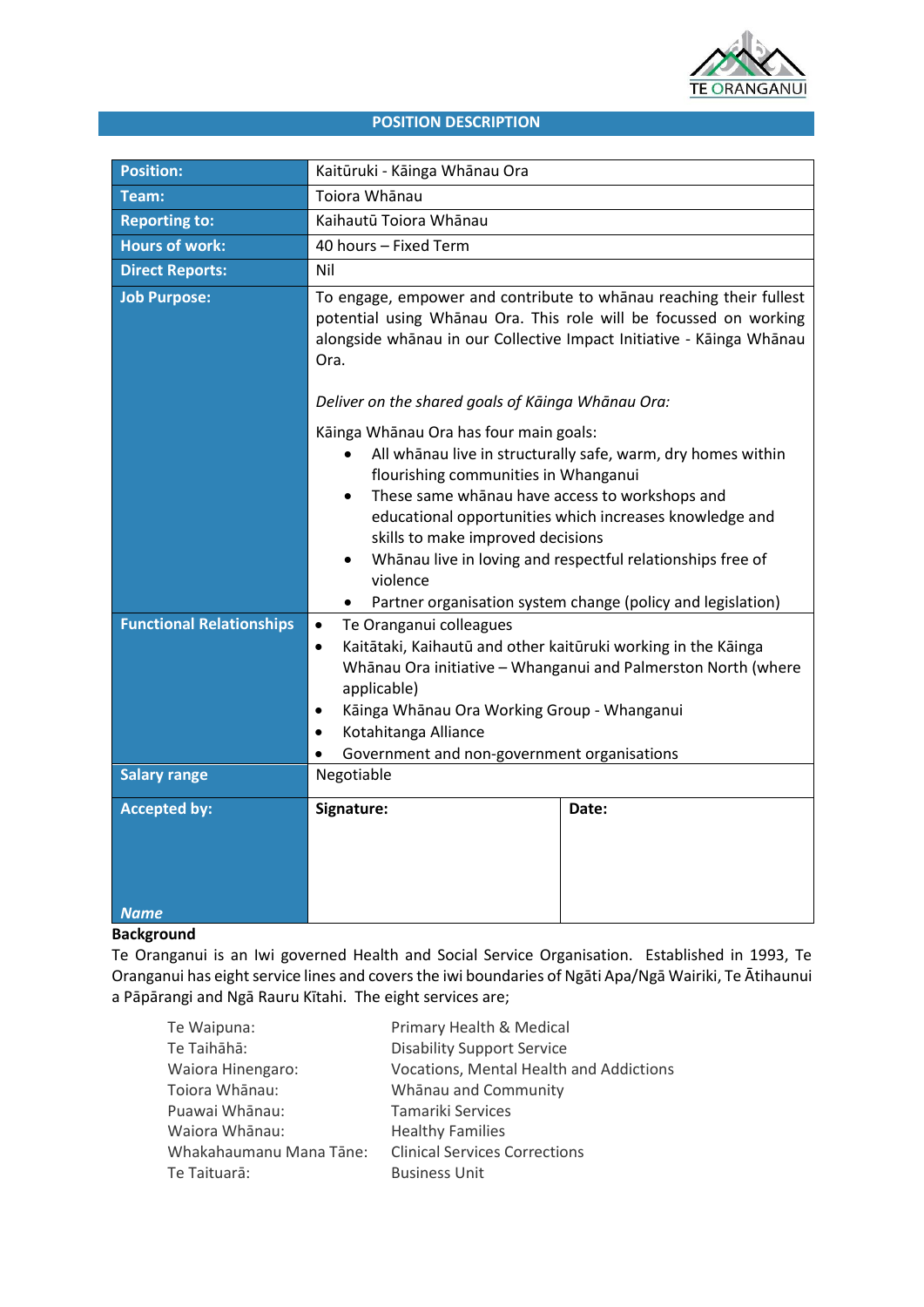

| <b>Vision</b><br><b>Mission statement</b><br><b>Values</b> | Korowaitia te puna waiora, hei oranga motuhake mō te iwi<br>To empower whanau into their future |
|------------------------------------------------------------|-------------------------------------------------------------------------------------------------|
| Tika                                                       | Excellence in how we do things                                                                  |
| Whānau                                                     | At the centre of everything we do                                                               |
| Pono                                                       | Act with honesty and integrity                                                                  |
| Mahitahi                                                   | Committed to working together for the betterment of our Whanau,                                 |
|                                                            | Hapū, Iwi and communities                                                                       |

**Key Result Area 1: The Kaitūruki Kāinga Whānau Ora role will assist and empower whānau to reach their own goals and aspirations by providing:** 

- Advocacy; Promoter of whānau aspirations
- Brokerage; Engage the best people, opportunities, services suited to whānau needs
- Coaching; Supporting whānau to succeed in their goals, guide skill development and manage change
- Assisting whānau to enhance and develop their own skills and knowledge to build on their strengths and confidence.
- Connect whānau with services that will assist them to reach their goals and aspirations.
- Work to the heights of their abilities in order to provide a professional and effective service to whānau.
- A working knowledge of Collective Impact

#### **Key Result Area 2: Participation in team/home organisation environment**

- Provide quality service in accordance with the vision of Kāinga Whānau Ora
- The Kaihautū will demonstrate they are able to take on tasks outside of their immediate job description as discussed and agreed from time to time
- Excellent Communication Skills
- Work as part of the Kāinga Whānau Ora team and Te Oranganui as a valued member of staff

#### **Key Result Area 3: Best Practice**

- Have a working knowledge of Collective Impact and Whānau Ora
- Deliver a high quality service in a Pilot environment
- Role model the standard for acceptable behaviour and professionalism
- Demonstrate that you are confident and competent in applying "Te Ara Whānau Ora" in your everyday work with whānau
- Identify a whānau/individual strengths as well as areas of attention and aligning this with whānau plan outcomes
- Engage with a wide range of networks in the community and connect these to whānau
- Data and reporting are kept up to date using Whānau Tahi
- Utilising the data to inform your practice and ensure whānau are informed
- Be cognisant of and adhere to policy and legislation relevant to your work
- Understand how data can inform practice

#### **Key Result Area 4: Whānau Self Management**

- Advocacy and brokerage skills
- Interpersonal skills
- Ability to work with whānau/groups
- Building and maintaining relationships that will assist in providing opportunities for whānau/individuals to develop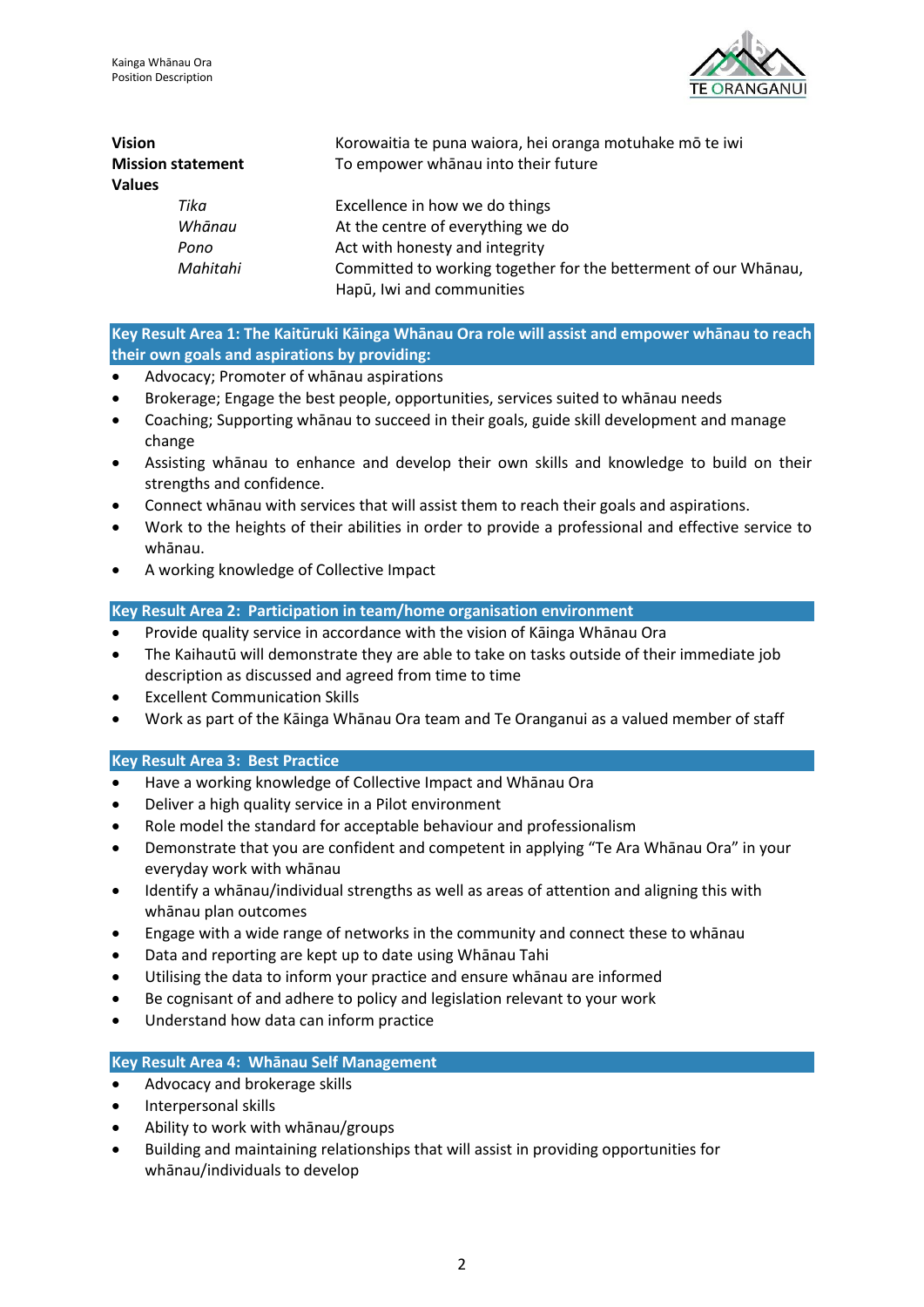

- The facilitation of whānau centred decision making is evident through your coaching skills in working with Whānau
- Providing other service options for whānau and advocating to choose the service that best meets their need(s)

### **Key Result Area 5: Healthy Whānau Lifestyle**

- Able to connect whānau with people/groups/organisations who can assist with improving healthy whānau lifestyles
- Ability to maintain your own health and wellbeing

#### **Key Result Area 6: Full participation in society**

- Ability to connect and re-connect whānau with services within the community i.e. Kohanga Reo, early childhood providers, kura, schools, health providers, marae etc.
- Ability to work across sectors and organisational structures
- Be able to link whānau/individuals across sectors
- Support whānau to grow their knowledge to make informed decisions

# **Key Result Area 7: Confident Whānau participation in Te Ao Māori**

- Ability to connect whānau with iwi/hapū/ marae, community and cultural endeavours
- Broad knowledge of existing Iwi/Māori groups, organisations and services

#### **Key Result Area 8: Whānau economic security and active involvement with wealth**

- Motivating whānau to improve and strengthen their financial circumstances
- Have a working knowledge of systems that support whānau to grow their financial capacity and capability
- Connect whānau with business and social enterprise expertise.

#### **Key Result Area 9: Whānau Cohesion**

- Be able to identify opportunities for whanau to come together
- Demonstrates an ability to work with others and bring people together through meetings/ one on one opportunity/aligning services

#### **Key Result Area 10: Tiaki Taiao**

- Contribute to maintaining a positive working environment
- Be cognisant of the environment and the impact our actions have.

#### **Key Result Area 11: Health Safety & Wellbeing**

- Following, implementing and ensuring compliance of all health & safety policies and processes of both Te Oranganui and the Department of Corrections;
- Ensuring all activities and planned, organised and managed well in order to prevent harm and promote wellbeing in the workplace;
- Provide and/or facilitate regular clinical supervision for all kaimahi including self.

#### **General provisions**

- Actively participate in Te Oranganui kaupapa activities including attending hui, karakia, whakawhānaungatanga, waiata sessions etc;
- Uphold the principles of Whānau Ora working across teams and functions; acknowledging the unique skills and abilities all kaimahi bring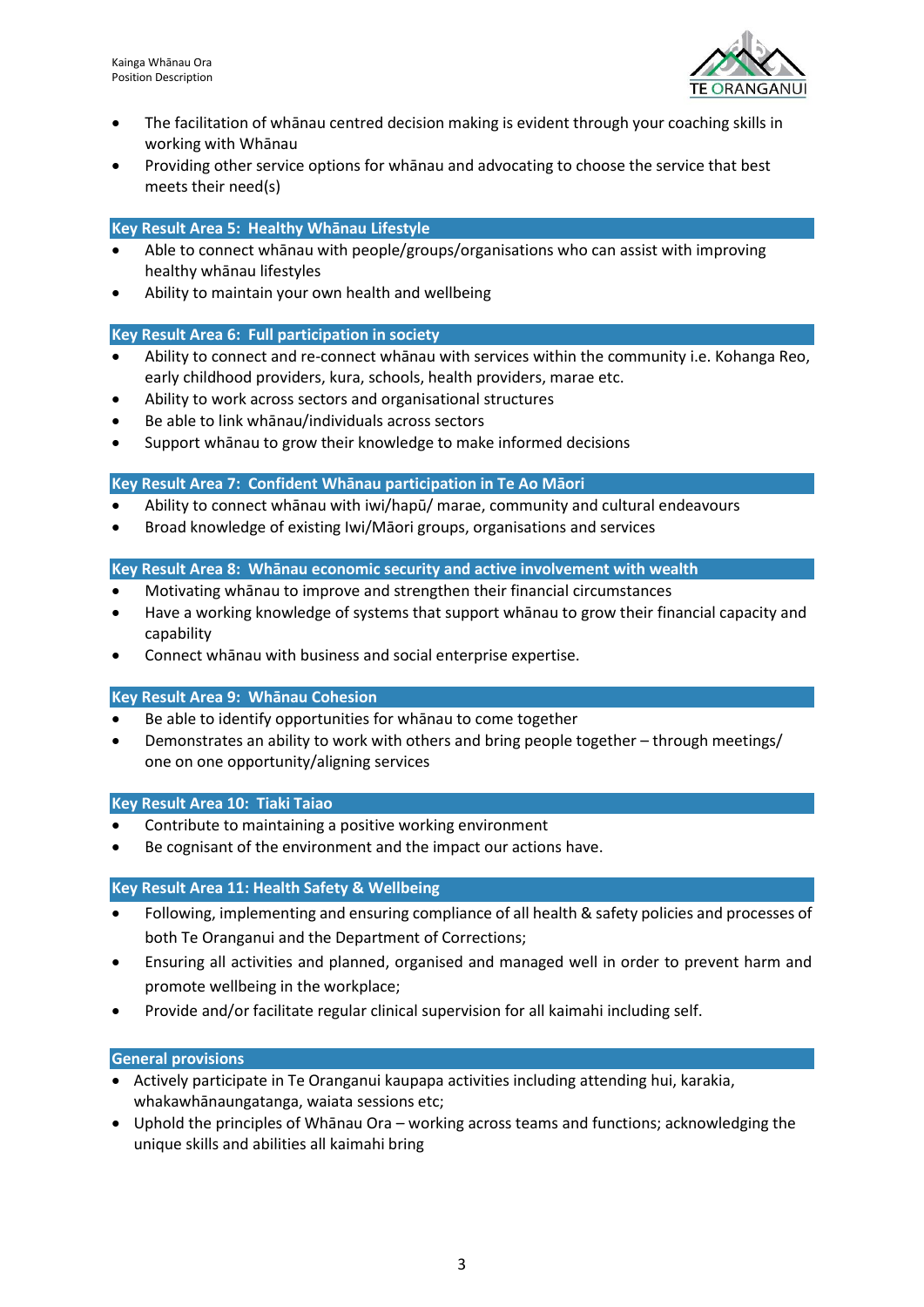

- Ensure you maintain an accurate and up to date understanding of Te Oranganui policies and that you uphold these at all times;
- Ensure the health & safety of yourself as well as others in your working environment, upholding organisational health and safety policies and procedures at all times;
- Proactively promote Te Oranganui in a positive light in all activities
- Actively participate in ongoing professional development including regular clinical supervision
- Participate in internal and external audits.
- Maintain practice within the code of professional conduct, competencies and standards of the relevant professional body
- Planning, preparation and participation in other events as required

*The above statements are intended to describe the general nature and level of work being performed by the job holder. They are not intended to be an exhaustive list of all responsibilities, duties, or skills required of the job holder. From time to time, personnel may be required to perform duties outside of their normal responsibilities as needed.*

#### **Person Specification**

#### **Qualifications and Skills**

• Highly Desirable – will be an advantage if you have already completed Whānau Ora training

#### **Key behaviours and attributes**

- A working understanding of Whānau Ora and Collective Impact and how it is incorporated into your practice
- Commitment to ensuring best practice when working with whānau
- Passionate about delivering high quality experiences for whānau and kaimahi
- Proficiency in Te Reo Māori and embodying tikanga Māori in all aspects of work
- Ability to work positively under pressure and in a Pilot environment
- Is reliable, friendly, approachable and resilient
- Flexible, adaptable and resilient.
- Ability to build and maintain credible relationships internally and externally
- Ability to work unsupervised and make sound decisions whilst also being an active team member
- Ability to persevere with a task, and to display the required energy to achieve the objectives despite obstacles
- Report writing skills
- Competent and confident in using IT as a tool to support your work
- High level of professionalism
- A commitment to continuing professional development
- Good time management and organisational skills
- At least a current restricted drivers licence
- Proven relationship management skills
- Understanding of the Treaty of Waitangi*Example*

#### **Physical Attributes – Community based**

- A medium degree of physically capacity is required as the work involves standing, walking, sitting, stretching, twisting bending and lifting/moving weights up to and above 15 kilograms frequently.
- Ability to move about and undertake necessary duties (sometimes in restricted spaces) both in an office environment and out in the community
- Visual ability sufficient to drive a motor vehicle, read accurately, write/record in a legible manner